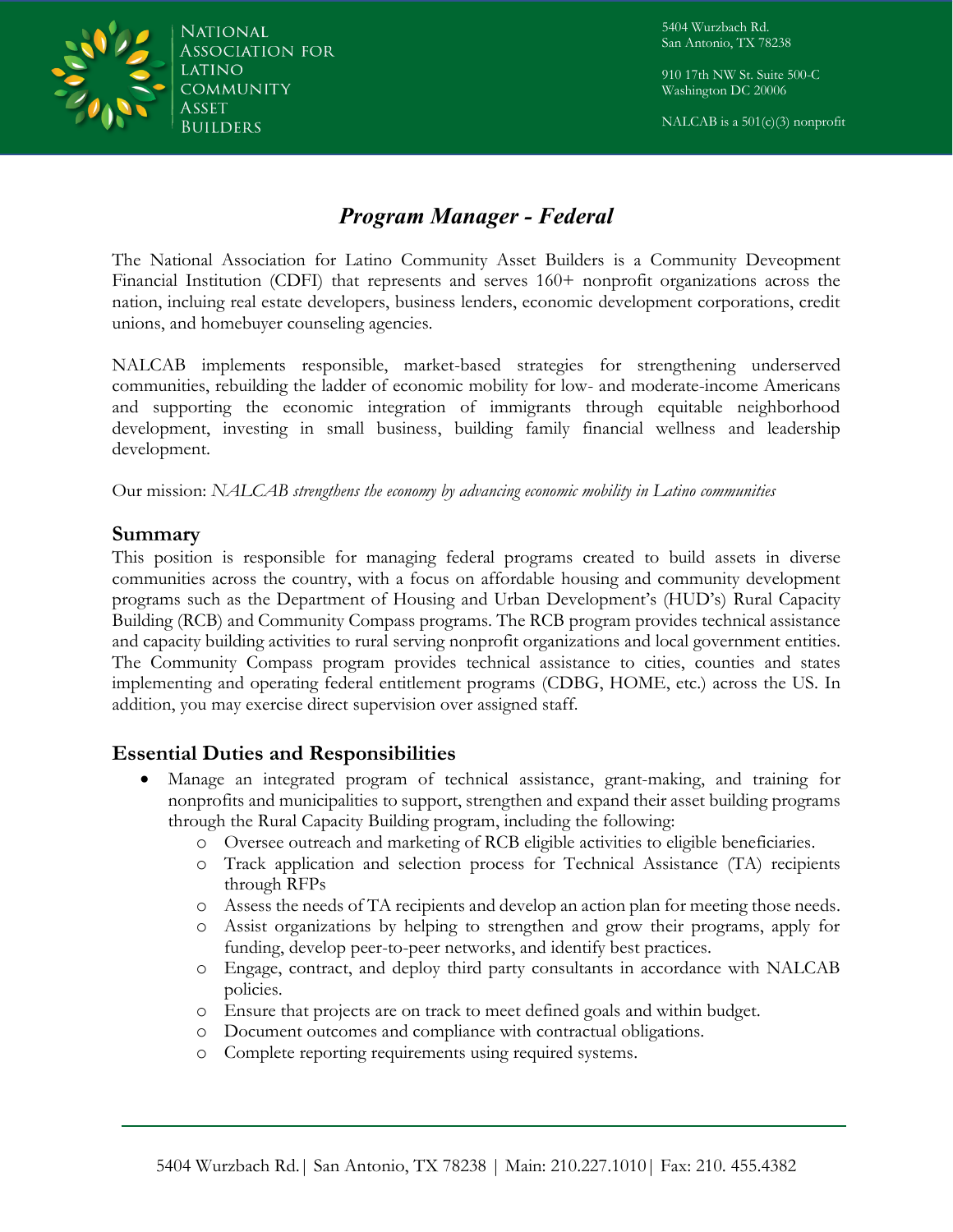National *ASSOCIATION FOR* **COMMUNITY BUILDERS** 

5404 Wurzbach Rd. San Antonio, TX 78238

910 17th NW St. Suite 500-C Washington DC 20006

NALCAB is a  $501(c)(3)$  nonprofit

- o Support NALCAB's Rural Revolving Loan Fund.
- Support NALCAB's other federally and privately funded technical assistance and capacity building work, including the Community Compass program, with nonprofits, cities, states and counties related to community organizing, economic development, small business development and affordable housing programs/projects.
- Write reports, grant application sections, and synthesize data.
- Coordinate and facilitate collaborative efforts among multiple nonprofit organizations across multiple markets, including calls, meetings, events and trainings.
- Assist with managing relationships with staff, funders and investors.
- Participate in public presentations, facilitating external meetings and community engagement sessions.
- Engage in self-learning and research of the asset building field.
- Some travel required.
- Other duties as assigned.

### **Competencies**

To perform the job successfully, an individual should demonstrate the following competencies:

- Ability to manage and work on multiple projects simultaneously.
- Ability to work in an ambiguous environment and manage change.
- Experience in community economic development and asset building.
- Experience in researching and writing federal/nonfederal grant proposals.
- Knowledge of techniques for providing technical assistance and training to local nonprofits and government agencies.
- Familiarity in program evaluation and planning.
- Proven cultural competency and ability to work in culturally, economically, and ethnically diverse environments.
- Ability to work in a team environment across different teams and program areas.
- Outstanding written, verbal, and interpersonal communication skills.
- Skill in utilizing a personal computer and associated software programs, including MS Outlook, Word, and Excel.
- Understand and interpret economic data.
- Multi-task, set priorities, and meet deadlines.
- Establish and maintain effective working relationships with co-workers, management, clients, members, vendors, contract service providers and the public.
- Promote NALCAB's positive office culture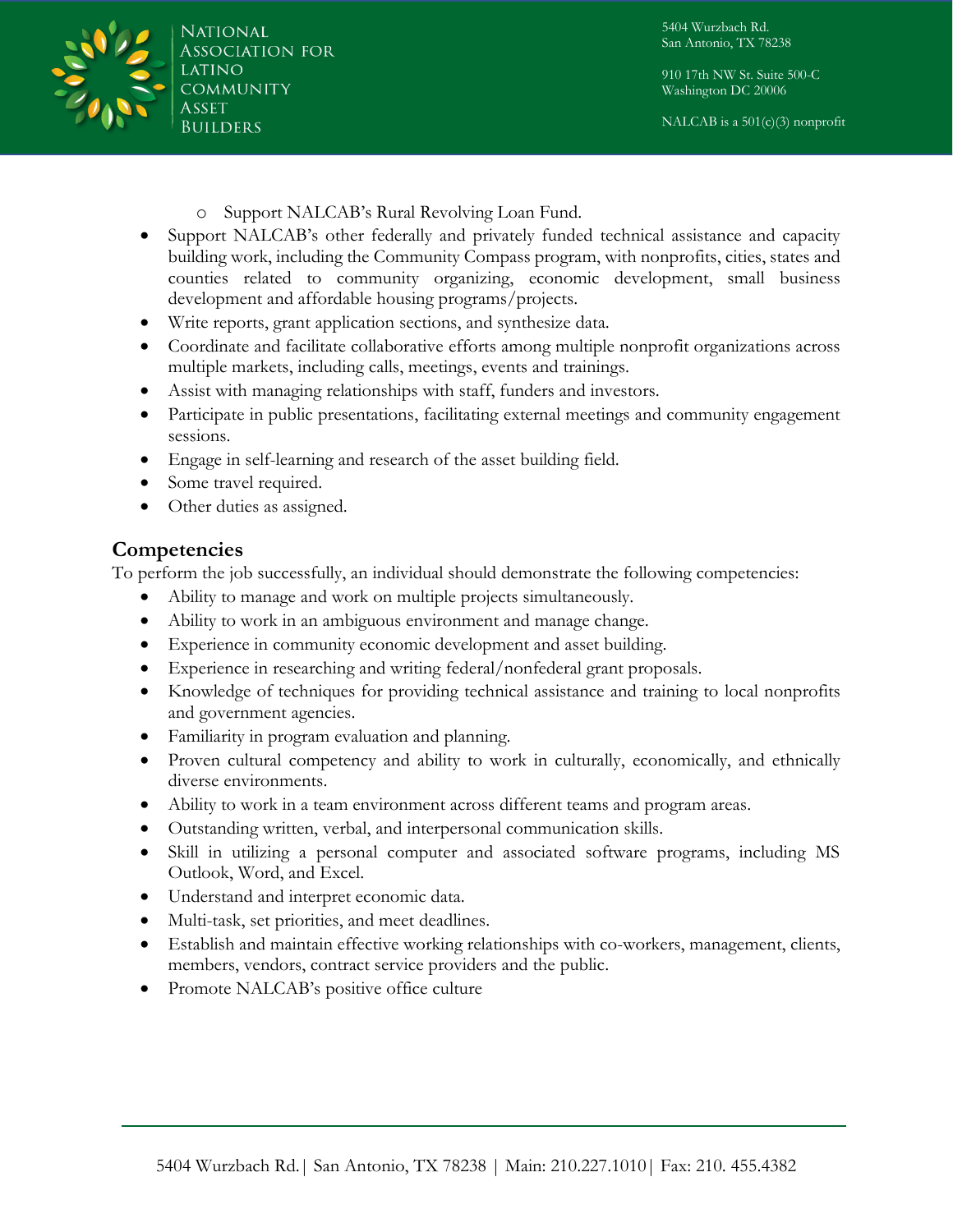5404 Wurzbach Rd. San Antonio, TX 78238

910 17th NW St. Suite 500-C Washington DC 20006

NALCAB is a  $501(c)(3)$  nonprofit



### **Qualifications**

To perform this job successfully, an individual must be able to perform each essential duty satisfactorily. The requirements listed below are representative of the knowledge, skill, and/or ability required. Reasonable accommodations may be made to enable individuals with disabilities to perform the essential functions.

- Bachelor's degree from an accredited four-year college or university; or five or more years related experience.
- Knowledge of federal entitlement programs, including Community Development Block Grants (CDBG) and HOME.
- Preferred qualifications
	- o Knowledge of the challenges and opportunities in rural communities
	- o Master's Degree
	- o Non-profit sector experience
	- o Prior experience working in community economic development
	- o Bilingual (English/Spanish)

### **Work Environment**

The work environment characteristics described here are representative of those an employee encounters while performing the essential function of this job. Reasonable accommodations may be made to enable individuals with disabilities to perform the essential functions.

## **Position Type**

Full-Time

### **Annual Compensation**

\$46,800-\$57,200

**EEO Category**  Professional

**Exempt Status**  Exempt

### **Benefits**

Our commitment to your success is enhanced by our competitive compensation and extensive benefits package including paid time off, medical, dental and vision benefits and future growth opportunities within the company. Plus, we work to maintain the best possible environment for our employees where people can learn and grow with the company.